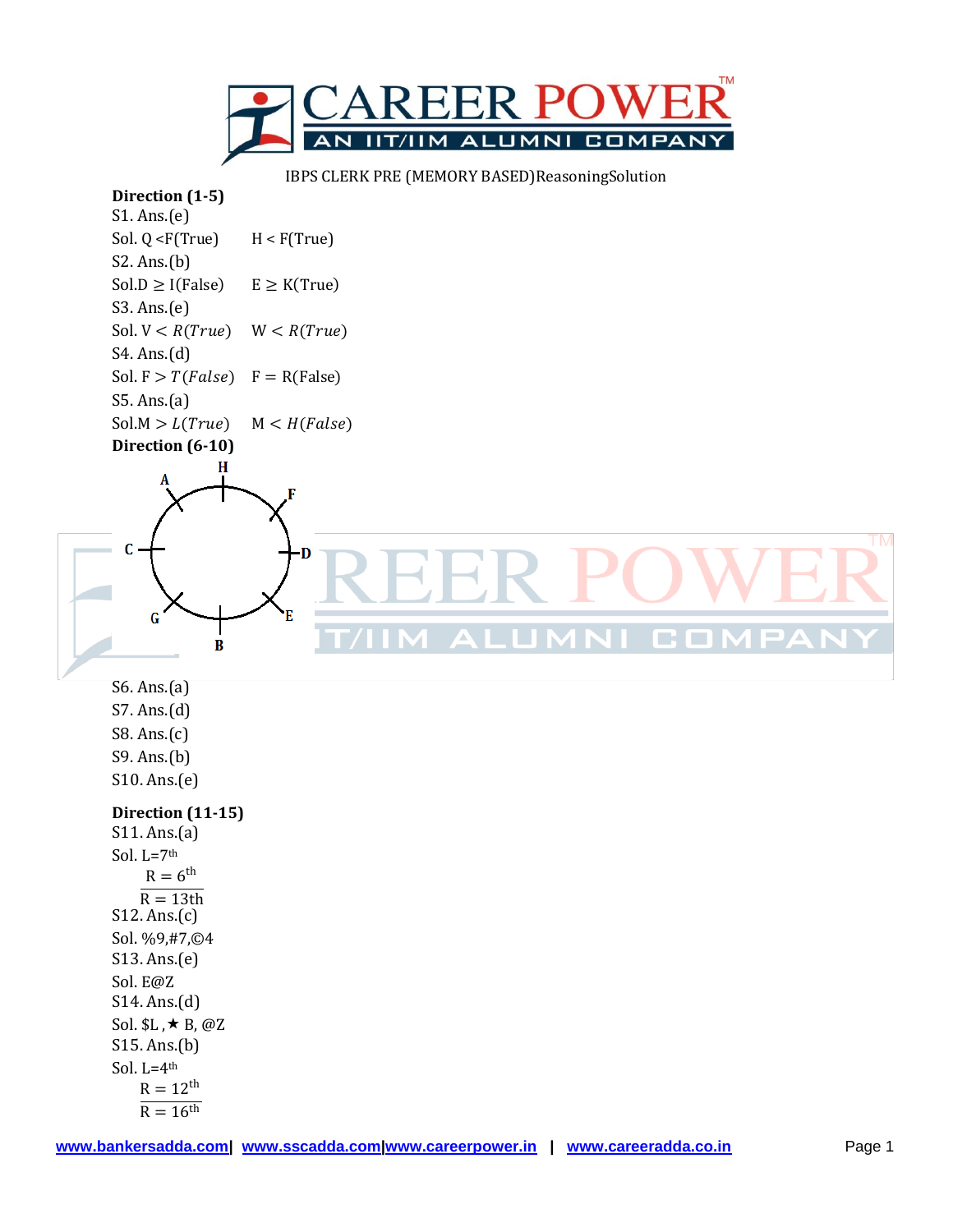**Direction (16-20)** D B A  $\mathsf C$  $\rightarrow$  L ABCD  $R \leftarrow \pm$  $\blacktriangleright$  R PQRS  $L \leftarrow$ S  $\mathbf R$ Q  $\mathbf{P}$ S16. Ans.(b) S17. Ans.(c) S18. Ans.(b) S19. Ans.(d) S20. Ans.(d) **Direction (21-25)** S21. Ans.(b) Sol.After changing the words become: TGE MND COU RZM SGE Hence, there is only one word COU having more than one vowel. S22. Ans.(c) **TM** Sol. After changing, the words become EHT DMO CPU AMR EHS S23. Ans.(b) Sol. Third letter of the second word from left is D. Second letter of the second word from right is A. There are two letters between A and D. A B C D S24. Ans.(b) Sol. Sol. After arranging the words, we get CPU MOD RAM SHE THE **Fourth from left** S25. Ans.(d) Sol. Sol. After changing, we get **THE** мо́р  $C<sub>P</sub>$  U 1 T T B O VI S G F L P C **RAM SHE** R G F OBL Hence there are four words which have no vowel.

Direction (26-30)